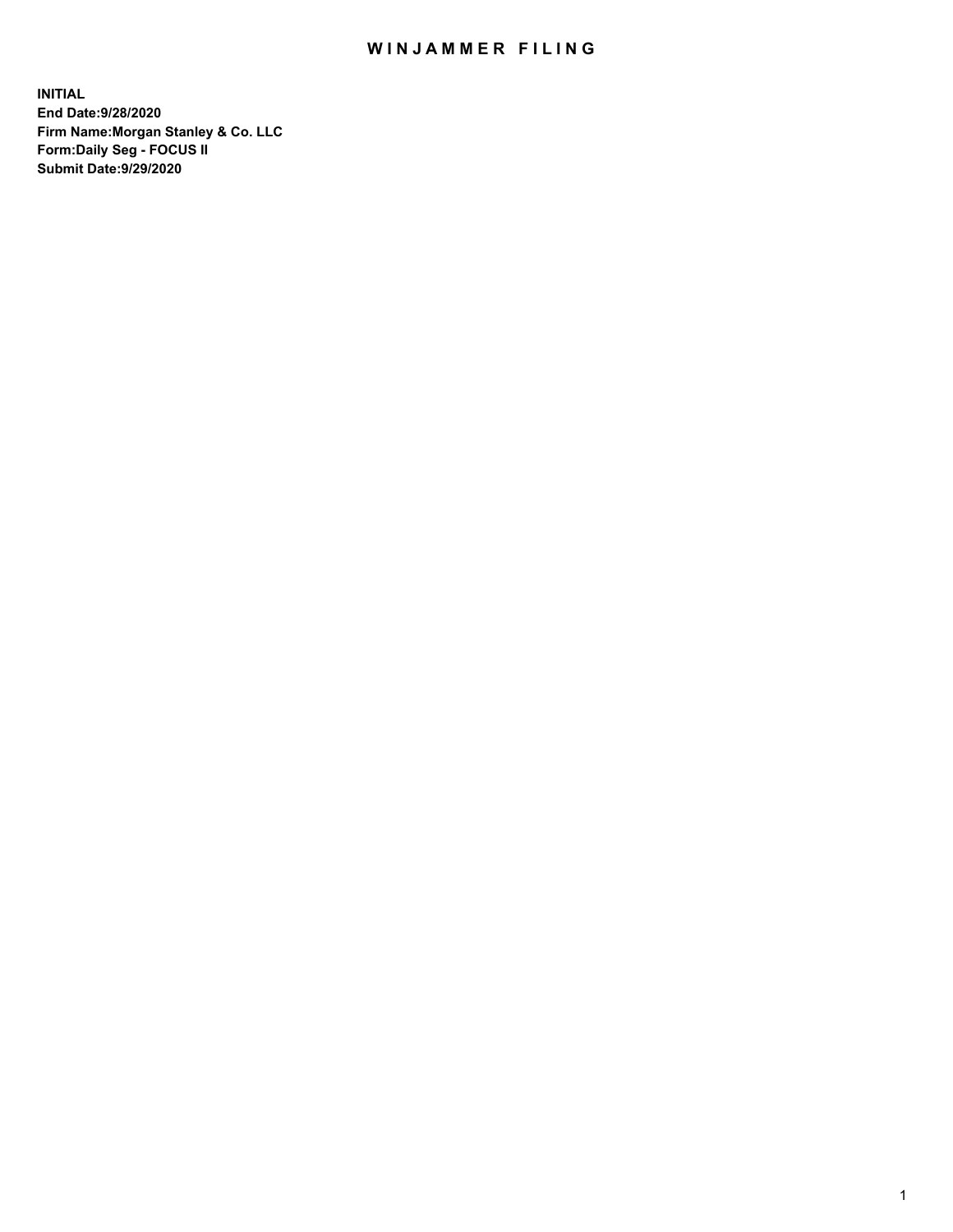**INITIAL End Date:9/28/2020 Firm Name:Morgan Stanley & Co. LLC Form:Daily Seg - FOCUS II Submit Date:9/29/2020 Daily Segregation - Cover Page**

| Name of Company                                                                   | Morgan Stanley & Co. LLC     |
|-----------------------------------------------------------------------------------|------------------------------|
| <b>Contact Name</b>                                                               | <b>Ikram Shah</b>            |
| <b>Contact Phone Number</b>                                                       | 212-276-0963                 |
| <b>Contact Email Address</b>                                                      | Ikram.shah@morganstanley.com |
| FCM's Customer Segregated Funds Residual Interest Target (choose one):            |                              |
| a. Minimum dollar amount: ; or                                                    | 235,000,000                  |
| b. Minimum percentage of customer segregated funds required:%; or                 | <u>0</u>                     |
| c. Dollar amount range between: and; or                                           | 0 <sub>0</sub>               |
| d. Percentage range of customer segregated funds required between: % and %.       | 0 <sub>0</sub>               |
| FCM's Customer Secured Amount Funds Residual Interest Target (choose one):        |                              |
| a. Minimum dollar amount: ; or                                                    | 140,000,000                  |
| b. Minimum percentage of customer secured funds required:%; or                    | <u>0</u>                     |
| c. Dollar amount range between: and; or                                           | <u>00</u>                    |
| d. Percentage range of customer secured funds required between:% and%.            | 0 <sub>0</sub>               |
| FCM's Cleared Swaps Customer Collateral Residual Interest Target (choose one):    |                              |
| a. Minimum dollar amount: ; or                                                    | 92,000,000                   |
| b. Minimum percentage of cleared swaps customer collateral required:% ; or        | <u>0</u>                     |
| c. Dollar amount range between: and; or                                           | <u>00</u>                    |
| d. Percentage range of cleared swaps customer collateral required between:% and%. | 00                           |

Attach supporting documents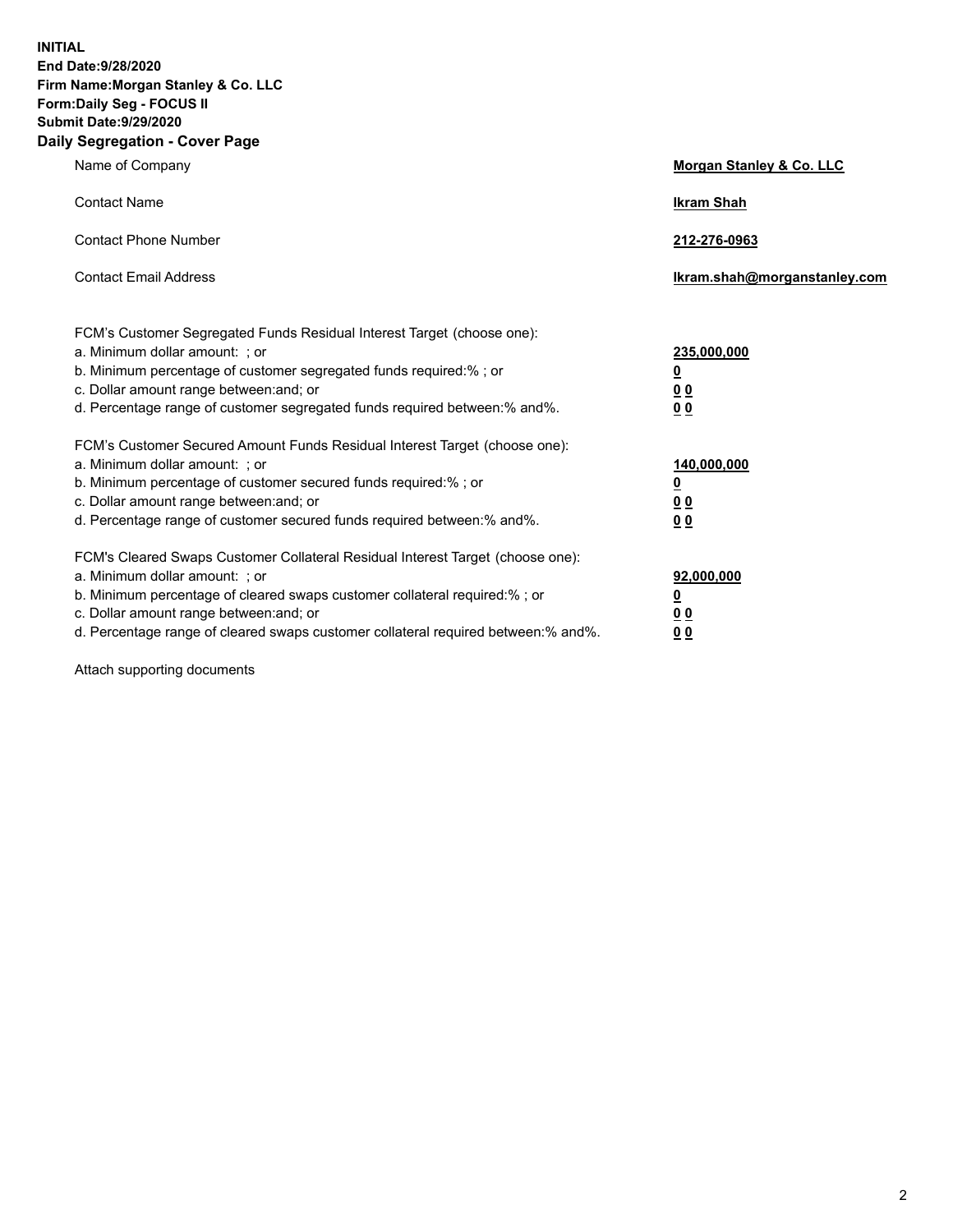## **INITIAL End Date:9/28/2020 Firm Name:Morgan Stanley & Co. LLC Form:Daily Seg - FOCUS II Submit Date:9/29/2020**

## **Daily Segregation - Secured Amounts**

|    | Foreign Futures and Foreign Options Secured Amounts                                         |                                   |
|----|---------------------------------------------------------------------------------------------|-----------------------------------|
|    | Amount required to be set aside pursuant to law, rule or regulation of a foreign            | $0$ [7305]                        |
|    | government or a rule of a self-regulatory organization authorized thereunder                |                                   |
| 1. | Net ledger balance - Foreign Futures and Foreign Option Trading - All Customers             |                                   |
|    | A. Cash                                                                                     | 4,651,427,171 [7315]              |
|    | B. Securities (at market)                                                                   | 2,720,660,323 [7317]              |
| 2. | Net unrealized profit (loss) in open futures contracts traded on a foreign board of trade   | 164,300,393 [7325]                |
| 3. | Exchange traded options                                                                     |                                   |
|    | a. Market value of open option contracts purchased on a foreign board of trade              | 10,609,020 [7335]                 |
|    | b. Market value of open contracts granted (sold) on a foreign board of trade                | -17,360,550 [7337]                |
| 4. | Net equity (deficit) (add lines 1.2. and 3.)                                                | 7,529,636,357 [7345]              |
| 5. | Account liquidating to a deficit and account with a debit balances - gross amount           | 92,794,657 [7351]                 |
|    | Less: amount offset by customer owned securities                                            | -92,425,729 [7352] 368,928 [7354] |
| 6. | Amount required to be set aside as the secured amount - Net Liquidating Equity              | 7,530,005,285 [7355]              |
|    | Method (add lines 4 and 5)                                                                  |                                   |
| 7. | Greater of amount required to be set aside pursuant to foreign jurisdiction (above) or line | 7,530,005,285 [7360]              |
|    | 6.                                                                                          |                                   |
|    | FUNDS DEPOSITED IN SEPARATE REGULATION 30.7 ACCOUNTS                                        |                                   |
| 1. | Cash in banks                                                                               |                                   |
|    | A. Banks located in the United States                                                       | 514,565,488 [7500]                |
|    | B. Other banks qualified under Regulation 30.7                                              | 627,005,188 [7520] 1,141,570,676  |
|    |                                                                                             | [7530]                            |
| 2. | Securities                                                                                  |                                   |
|    | A. In safekeeping with banks located in the United States                                   | 497,509,058 [7540]                |
|    | B. In safekeeping with other banks qualified under Regulation 30.7                          | 0 [7560] 497,509,058 [7570]       |
| 3. | Equities with registered futures commission merchants                                       |                                   |
|    | A. Cash                                                                                     | 26,141,496 [7580]                 |
|    | <b>B.</b> Securities                                                                        | $0$ [7590]                        |
|    | C. Unrealized gain (loss) on open futures contracts                                         | $-3,148,003$ [7600]               |
|    | D. Value of long option contracts                                                           | <u>0</u> [7610]                   |
|    | E. Value of short option contracts                                                          | 0 [7615] 22,993,493 [7620]        |
| 4. | Amounts held by clearing organizations of foreign boards of trade                           |                                   |
|    | A. Cash                                                                                     | $Q$ [7640]                        |
|    | <b>B.</b> Securities                                                                        | $0$ [7650]                        |
|    | C. Amount due to (from) clearing organization - daily variation                             | $0$ [7660]                        |
|    | D. Value of long option contracts                                                           | $0$ [7670]                        |
|    | E. Value of short option contracts                                                          | 0 [7675] 0 [7680]                 |
| 5. | Amounts held by members of foreign boards of trade                                          |                                   |
|    | A. Cash                                                                                     | 3,700,294,803 [7700]              |
|    | <b>B.</b> Securities                                                                        | 2,223,151,265 [7710]              |
|    | C. Unrealized gain (loss) on open futures contracts                                         | 167,448,396 [7720]                |
|    | D. Value of long option contracts                                                           | 10,609,020 [7730]                 |
|    | E. Value of short option contracts                                                          | -17,360,550 [7735] 6,084,142,934  |
|    |                                                                                             | [7740]                            |
| 6. | Amounts with other depositories designated by a foreign board of trade                      | $0$ [7760]                        |
| 7. | Segregated funds on hand                                                                    | $0$ [7765]                        |
| 8. | Total funds in separate section 30.7 accounts                                               | 7,746,216,161 [7770]              |
| 9. | Excess (deficiency) Set Aside for Secured Amount (subtract line 7 Secured Statement         | 216,210,876 [7380]                |
|    | Page 1 from Line 8)                                                                         |                                   |
|    |                                                                                             |                                   |

- 10. Management Target Amount for Excess funds in separate section 30.7 accounts **140,000,000** [7780]
- 11. Excess (deficiency) funds in separate 30.7 accounts over (under) Management Target **76,210,876** [7785]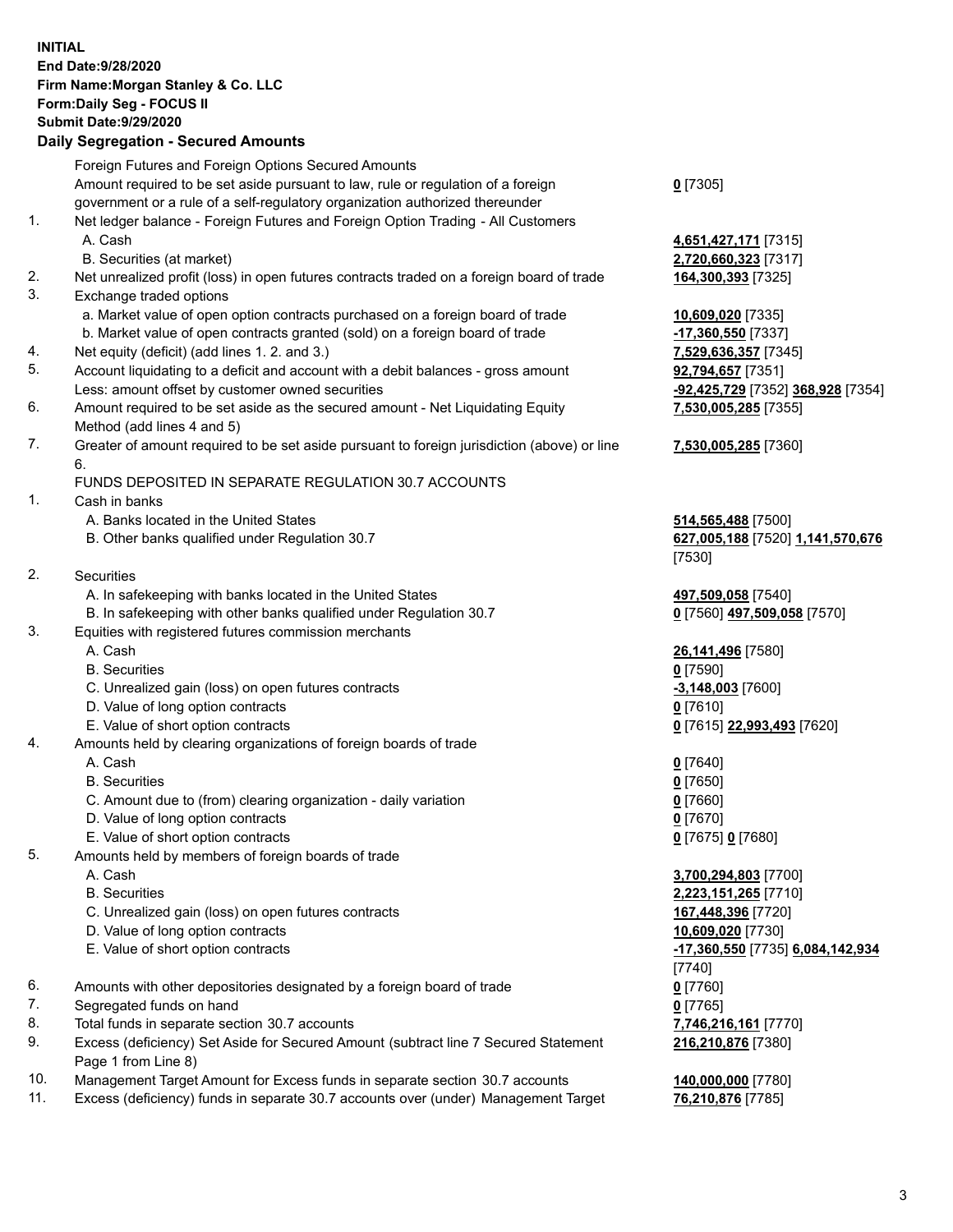|     | <b>INITIAL</b>                                                                             |                                    |
|-----|--------------------------------------------------------------------------------------------|------------------------------------|
|     | End Date: 9/28/2020                                                                        |                                    |
|     | Firm Name: Morgan Stanley & Co. LLC                                                        |                                    |
|     | Form: Daily Seg - FOCUS II                                                                 |                                    |
|     | <b>Submit Date: 9/29/2020</b>                                                              |                                    |
|     | Daily Segregation - Segregation Statement                                                  |                                    |
|     | SEGREGATION REQUIREMENTS(Section 4d(2) of the CEAct)                                       |                                    |
| 1.  | Net ledger balance                                                                         |                                    |
|     | A. Cash                                                                                    | 16,740,096,641 [7010]              |
|     | B. Securities (at market)                                                                  | 8,645,235,540 [7020]               |
| 2.  | Net unrealized profit (loss) in open futures contracts traded on a contract market         | 139,415,996 [7030]                 |
| 3.  | Exchange traded options                                                                    |                                    |
|     | A. Add market value of open option contracts purchased on a contract market                | 443,103,553 [7032]                 |
|     | B. Deduct market value of open option contracts granted (sold) on a contract market        | -344,870,032 [7033]                |
| 4.  | Net equity (deficit) (add lines 1, 2 and 3)                                                | 25,622,981,698 [7040]              |
| 5.  | Accounts liquidating to a deficit and accounts with                                        |                                    |
|     | debit balances - gross amount                                                              | 273,349,723 [7045]                 |
|     | Less: amount offset by customer securities                                                 | -273,096,490 [7047] 253,233 [7050] |
| 6.  | Amount required to be segregated (add lines 4 and 5)                                       | 25,623,234,931 [7060]              |
|     | FUNDS IN SEGREGATED ACCOUNTS                                                               |                                    |
| 7.  | Deposited in segregated funds bank accounts                                                |                                    |
|     | A. Cash                                                                                    | 4,079,306,256 [7070]               |
|     | B. Securities representing investments of customers' funds (at market)                     | $0$ [7080]                         |
|     | C. Securities held for particular customers or option customers in lieu of cash (at        | 1,000,681,427 [7090]               |
|     | market)                                                                                    |                                    |
| 8.  | Margins on deposit with derivatives clearing organizations of contract markets             |                                    |
|     | A. Cash                                                                                    | 12,975,367,665 [7100]              |
|     | B. Securities representing investments of customers' funds (at market)                     | $0$ [7110]                         |
|     | C. Securities held for particular customers or option customers in lieu of cash (at        | 7,644,554,113 [7120]               |
| 9.  | market)<br>Net settlement from (to) derivatives clearing organizations of contract markets | 203,979,072 [7130]                 |
| 10. | Exchange traded options                                                                    |                                    |
|     | A. Value of open long option contracts                                                     | 443,103,553 [7132]                 |
|     | B. Value of open short option contracts                                                    | -344,870,032 [7133]                |
| 11. | Net equities with other FCMs                                                               |                                    |
|     | A. Net liquidating equity                                                                  | 7,322,502 [7140]                   |
|     | B. Securities representing investments of customers' funds (at market)                     | $0$ [7160]                         |
|     | C. Securities held for particular customers or option customers in lieu of cash (at        | $0$ [7170]                         |
|     | market)                                                                                    |                                    |
| 12. | Segregated funds on hand                                                                   | $0$ [7150]                         |
| 13. | Total amount in segregation (add lines 7 through 12)                                       | 26,009,444,556 [7180]              |
| 14. | Excess (deficiency) funds in segregation (subtract line 6 from line 13)                    | 386,209,625 [7190]                 |
| 15. | Management Target Amount for Excess funds in segregation                                   | 235,000,000 [7194]                 |
|     |                                                                                            |                                    |

16. Excess (deficiency) funds in segregation over (under) Management Target Amount Excess

**151,209,625** [7198]